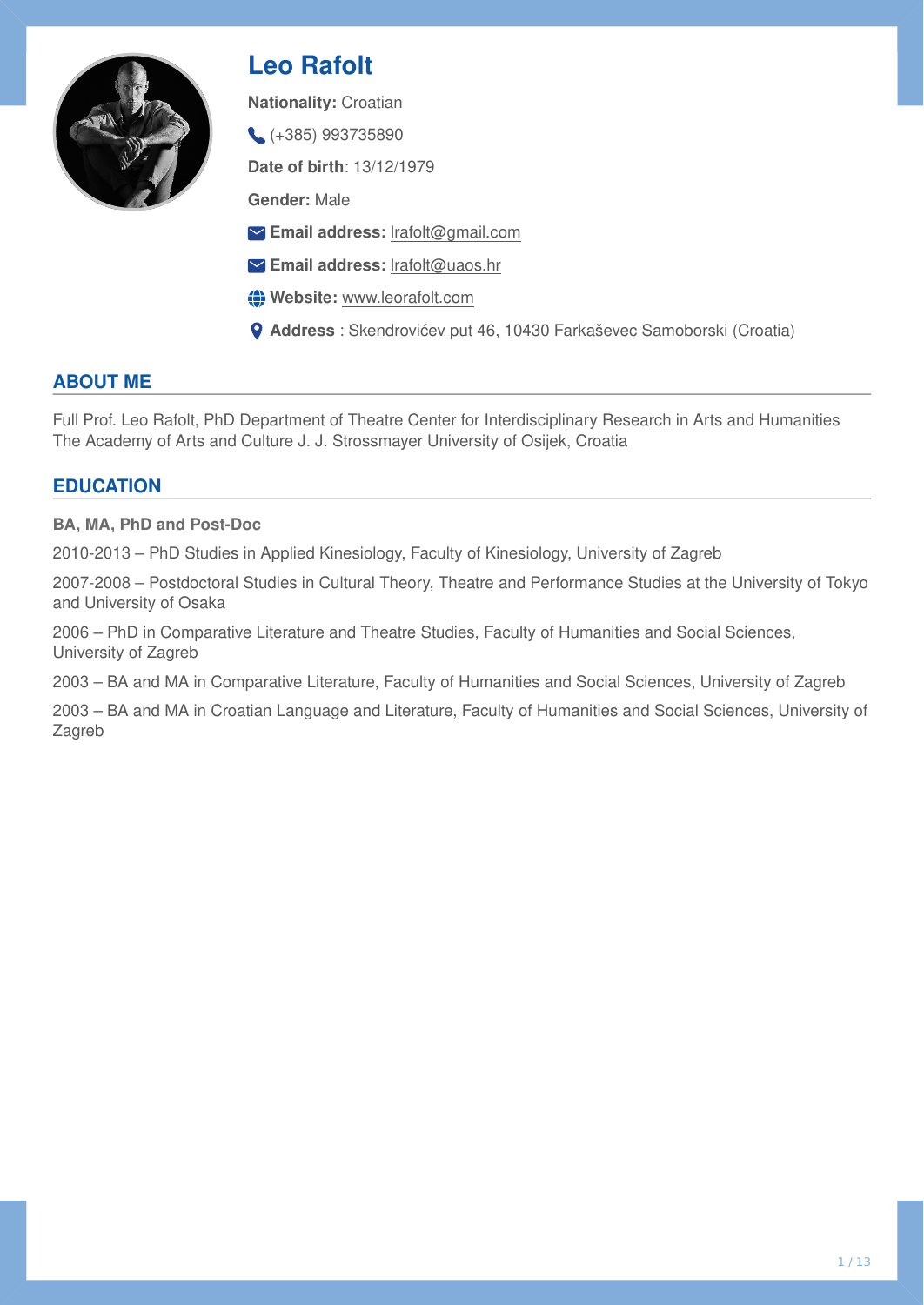### **EMPLOYMENT**

#### **Academic**

2019-present – Full Professor (Full-Time) in Drama, Theatre and Performance Studies, Department of Applied Arts and Performance Studies, The Academy of Arts and Culture, Josip Juraj Strossmayer University of Osijek

2017-2019 – Associate Professor (Full-Time) in Drama, Theatre and Performance Studies, Department of Applied Arts and Performance Studies, The Academy of Arts and Culture, Josip Juraj Strossmayer University of Osijek

2016-present – Guest Associate Professor in Performance Studies and Applied Kinesiology of Japanese Budo at Faculty of Kinesiology, University of Zagreb

2016-2017 – Founder and Director of the Interdisciplinary PhD program in Intercultural Philology at the Faculty of Humanities and Social Sciences, University of Zagreb

2013-2017 – Associate Professor (Full-Time) in World Literature and Drama, Theatre and Performance Studies, Faculty of Humanities and Social Sciences, University of Zagreb

2007-2013 – Assistant Professor in (Full-Time) World Literature and Drama, Theatre and Performance Studies, Faculty of Humanities and Social Sciences, University of Zagreb

2004-2007 – Deputy Director of Zagreb School of Slavic Studies, Faculty of Humanities and Social Sciences, University of Zagreb

2004-2006 – Senior Researcher, Assistant in Drama, Theatre and Performance Studies, Faculty of Humanities and Social Sciences, University of Zagreb

2003-2004 – Junior Researcher in Drama, Theatre and Performance Studies, Faculty of Humanities and Social Sciences, University of Zagreb

#### **Positions**

2017-present – Research Fellow at Research Centre for post-Yugoslav areas (PROP) at Warsaw University

2017-present – Director of InterScArt – Center for Interdisciplinary Research in Arts and Humanities, The Academy of Arts and Culture, Josip Juraj Strossmayer University of Osijek

2017-2018 – Director of PhD program in Philology in the Intercultural Context at Faculty of Humanities and Social Sciences, University of Zagreb

2013-2015 – Chair in Early Modern Literature at Faculty of Humanities and Social Sciences, University of Zagreb

2004-2007 – Deputy Director of Zagreb School of Slavic Studies at Faculty of Humanities and Social Sciences, University of Zagreb

### **PROFESSIONAL ACTIVITIES**

#### **Academic and Non-Academic**

2008-present – Japanese Budo Workshops in Croatia, Abidjan (Ivory Coast), Douala, Yaoundé (Cameroon), Oslo, Oskarsberg (Norway), Paris, Crest, Carry-le-Rouet (France), Edinburgh, Glasgow (Scotland), Mürren, Zurich, Caslano, Magliasso (Switzerland), Valombrossa, Florence (Italy), Ljubljana (Slovenia), Banja Luka (Bosnia), Kecskemet (Hungary)

2015-present – Croatian National Theatre Consultant, in charge of writing promotion materials, flyers, and playbills

2017 – Choreographer, Ciganin, ali najljepši, directed by Ivica Buljan

2018 – Det Norske Teatret consultant, in charge of writing promotion materials and playbill introduction for Den Siste Kongsfesten, directed by Ivica Buljan

2018-2019 – Dionysius Festival Artistic Director, in charge of the Program Concept

Kill B., dir. Bruno Isaković, Zagreb Dance Center, Assistant Choreographer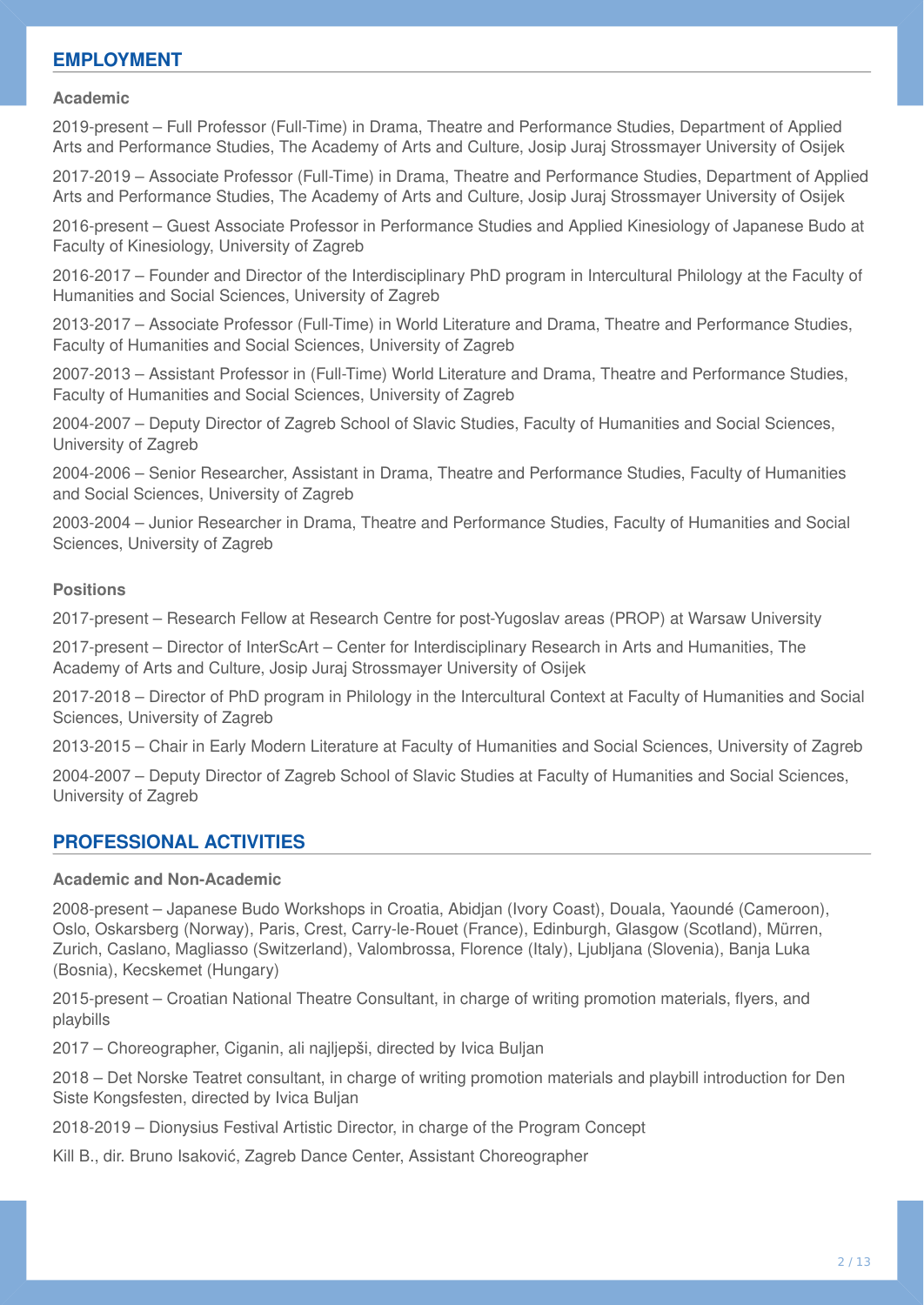## **FELLOWSHIPS AND GRANTS**

#### **Academic**

2020 – Japan, University of Kansai (Cultural Studies)

2019 – CEEPUS Fellowship at PROP Centre at University of Warsaw

2019 – CEEPUS Fellowship at the Institute of Philology at Pecs University

2018 – ERASMUS Fellowship on Performance Studies Program at Northumbria University, Newcastle

2018 – CEEPUS Fellowship at PROP Center at the Institute for Western and South-Slavic Studies, University of **Warsaw** 

2017 – ERASMUS Fellowship at the Institute for Western and South-Slavic Studies, University of Warsaw

2015 – CEEPUS Fellowship at the Faculty of Arts, University of Ljubljana, Slovenia

2012 – UNIZG Bilateral Fellowship at University of Tokyo (Department for Literary and Cultural Studies), Japan

2011 – ERASMUS Fellowship at the Institute for Western and South-Slavic Studies, University of Warsaw, Poland

2010 – Japan Fellowship at the University of Osaka (Research Center for World Literatures), Japan

2009 – CEEPUS Fellowship at the Faculty of Arts, University of Ljubljana, Slovenia

2009 – Eötvös Loránd University Fellowship, Budapest, Hungary

2008 – Australian Embassy Bilateral Fellowship, University of Sydney, Australia

2007-2008 – Japanese Society for the Promotion of Sciences Fellowship in Cultural Theory at the University of Tokyo (Department for Cultural Studies, Department of Literary Studies), University of Sapporo (Research Center for World Literatures) and University of Osaka (Research Center for Conflict Studies in Humanities), Japan

### **AFFILIATE AND VISITING PROFESSORSHIPS**

#### **National**

2017-present – PhD Program Visiting Professor in Humanities, Faculty of Humanities and Social Sciences, University of Zagreb, Croatia

2017-present – PhD Program Visiting Professor in Theatre and Performance Studies, Doctoral School, University of Osijek, Croatia

2013-present – PhD Program Visiting Professor in Humanities, Faculty of Philosophy, University of Split, Croatia

2008-present – PhD Program Visiting Professor in Drama, Theatre and Performance Studies, Faculty of Philosophy, University of Osijek, Croatia

2016 – MA Program Visiting Professor in Humanities, University of Pula, Croatia

2016 – MA Program Visiting Professor in Humanities, University of Dubrovnik, Croatia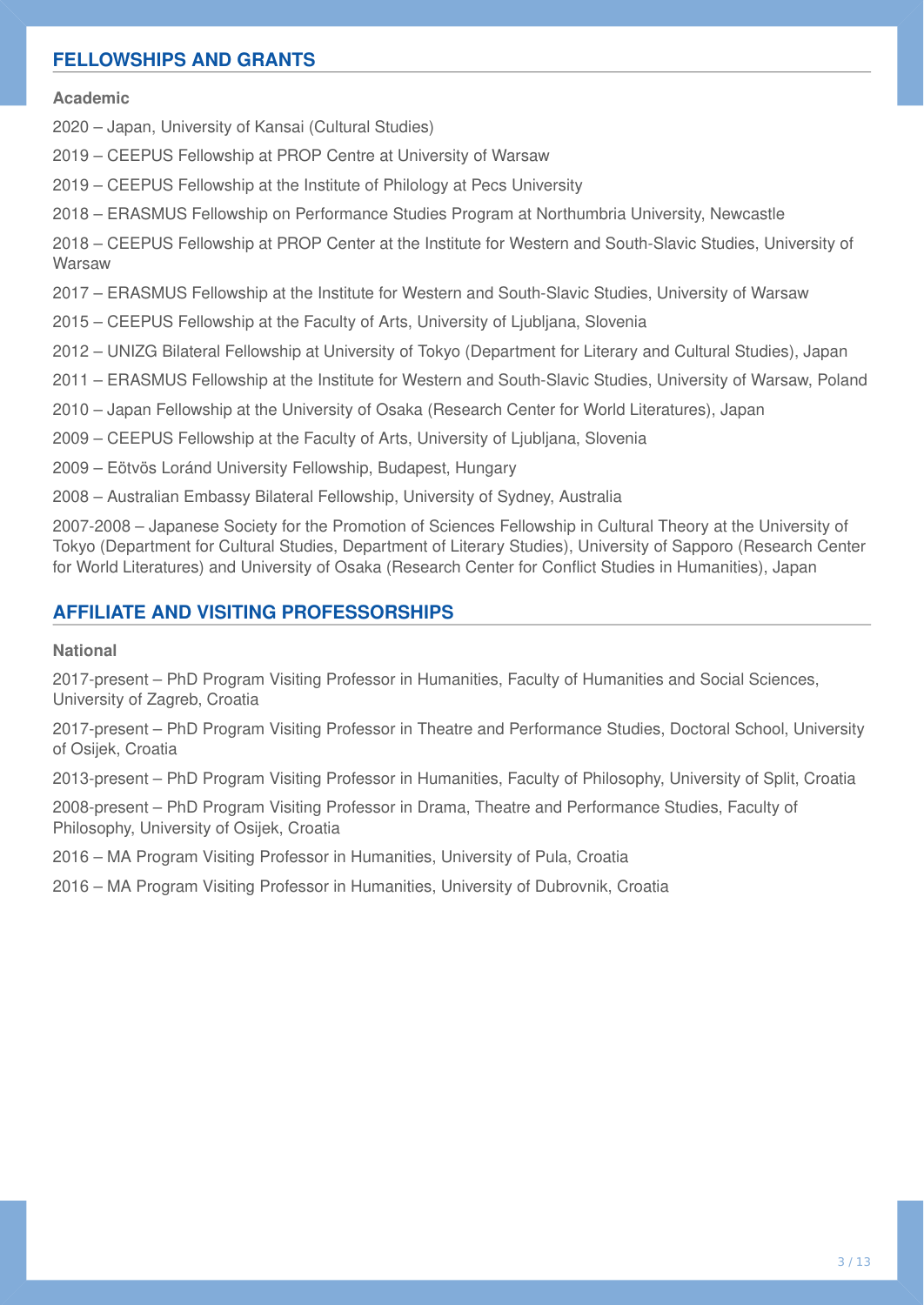#### **International**

2016-2018 – MA Program Visiting Professor in Theatre and Performance Studies, University of Krakow, Poland

2016-2018 – MA Program Visiting Professor in Theatre and Performance Studies, University of Warsaw, Poland

2016-2018 – MA Program Visiting Professor in Humanities (South-Slavic Literatures and Cultures), University of Katowice and Sosnowiec, Poland

2010-2017 – MA Program Visiting Professor in Humanities (South-Slavic Literatures and Cultures, Theatre Studies), Faculty of Arts, University of Ljubljana, Slovenia

2009 – MA Program Visiting Professor in Humanities, Center for Cultural and Literary Studies, University of Tokyo, Japan

2009 – MA Program Visiting Professor in Humanities, Research Center for Conflict Studies in Humanities, University of Osaka, Japan

2009 – MA Program Visiting Professor in Humanities, Center for Slavic Studies, University of Sapporo, Japan

2008 – MA Program Visiting Professor in Humanities (South-Slavic Literatures and Cultures), La Sorbonne, Paris VI, France

2008-2009 – MA Program Visiting Professor in Humanities (South-Slavic Literatures and Cultures, Theatre Studies), University of Katowice and Sosnowiec, Poland

2008 – MA Program Visiting Professor in Humanities (South-Slavic Literatures and Cultures, Theatre Studies), University of Wroclaw, Poland

2006-2007 – MA Program Visiting Professor in Humanities (South-Slavic Literatures and Cultures, Theatre Studies), Faculty of Arts, University of Ljubljana, Slovenia

2006 – MA Program Visiting Professor in Humanities (South-Slavic Literatures and Cultures), University La Sapienza, Italy

2006 – AAASS Visiting Professor in South-Slavic Studies, Washington University, USA

### **PHD MENTORSHIPS**

#### **National**

Silvana Ereiz (2012), Tipologija likova u dubrovačkoj komediji osamnaestoga stoljeća

Lada Muraj (co-mentorship with Milovan Tatarin) (2015), Suodnos akademskog diskursa i scenskih izvedbi u procesu kanonizacije Držićeva dramskog opusa

Ivana Pepić (co-mentorship with Zlata Šundalić) (2015), Strategije oblikovanja diskurza o svakodnevici u književnoj kulturi Slavonije 18. stoljeća

Ivan Missoni (2018) (co-mentorship with Mijo Korade), Fizička i ekstatička ljubav u hrvatskim crkvenim prikazanjima

Mia Đikić (2018), Etnička drugost i groteska u dramama Marina Držića

### **RESEARCH**

#### **Projects**

Practicing Communities in Transition: Art, Institutions, and the Public Sphere, 2018-2020, financed by Josip Juraj Strossmayer University in Osijek (Principal Researcher)

Epistemology of Literary Historiography, 2013-2016, financed by Croatian Foundation for Science (Principal Researcher)

Oneiric as Poetological and Anthropological problem, 2007-2011, financed by the Croatian Ministry of Science (Senior Research Assistant)

Literary Anthropology, 2002-2006, financed by the Croatian Ministry of Science (Junior Researcher)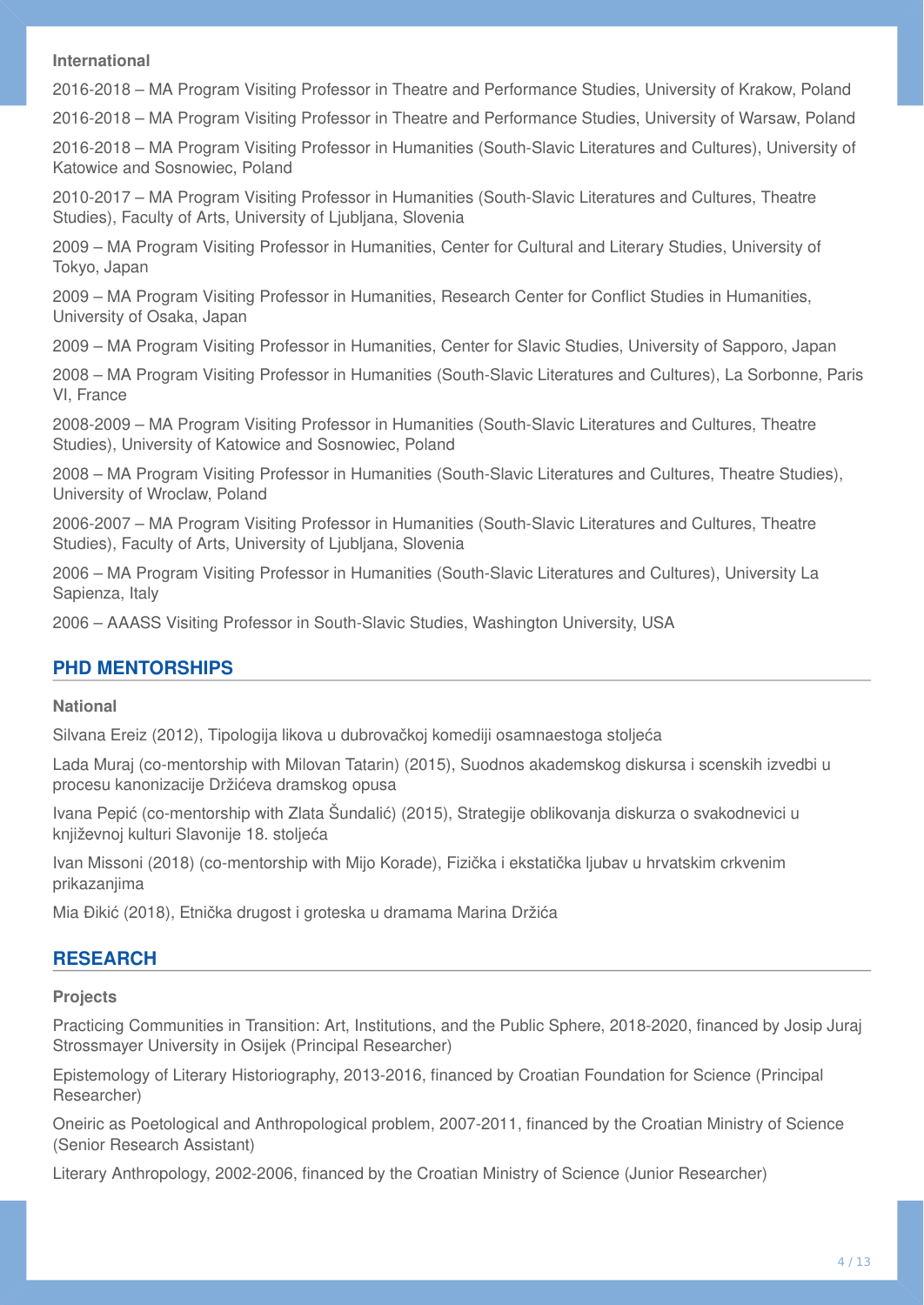#### **Awards**

Split Literary Circle – The Judith Award (2009) University of Zagreb – Faculty of Humanities and Social Sciences Award (2009) Republic of Croatia State Award for Young Researchers (2008)

## **CONFERENCES**

**Selection, International**  Identity and Difference: Production of Cultural Stereotypes, Lovran 2005 Slavic Studies Congress, Varaždin 2006 American Association for the Advancement of Slavic Studies Conference, Washington 2006 Comparative Literary History Conference, Split 2005 Comparative Literary History Conference, Split 2006 Comparative Literary History Conference, Split 2007 Marin Držić – A Renaissance Lighthouse, Paris 2008 Marin Držić: 1508–2008, Zagreb 2008 Literature and Culture after Linguistic Turn, Budapest 2013 Humanities Challenge, Poznan 2013 Rethinking History, Timisoara 2014 Intercultural Turn, Osaka 2014 Shifting Dialogues, Helsinki 2014 Romanian Slavic Congress Meeting, Bucharest 2015 Narratology an Its Dispossessed, Zagreb 2017 Topologies of Thinking, Zagreb 2017 Institutions after 1989, Warsaw 2017 Theatre between Politics and Policies: New Challenges, Belgrade 2018 Association for the Study of the Arts of the Present Conference, Amsterdam 2018 Cultural Mobility of Performance and Performance studies, Krakow 2018 Migration Theories, Split 2019.

Butoh Encounters, Oslo 2019.

### **Organisation and Co-Organisation**

2004 – European Framework of Croatian Literature, Zagreb School of Slavic Studies

2005 – Popular Culture and Literature, Zagreb School of Slavic Studies

2006 – Ideology and Literature, Zagreb School of Slavic Studies

2018 – Public Sphere between Theory and Artistic Intervention, Doctoral School, Josip Juraj Strossmayer University in Osijek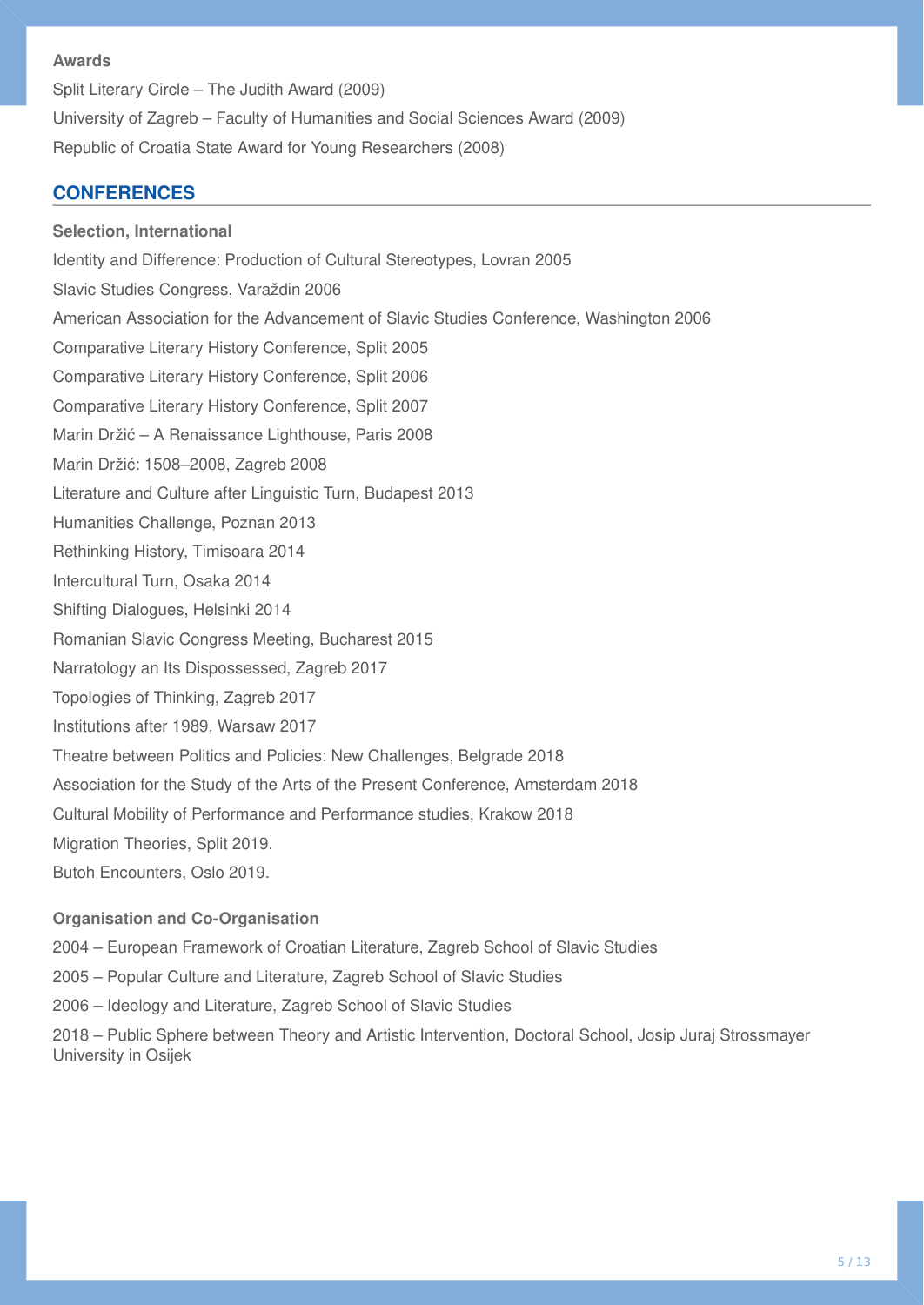## **COMMITTEES**

**HEI Evaluation and Accreditation** 

2015 – AZVO, The Academy of Arts, University of Split; The Academy of Arts, University of Pula 2016 – AZVO, Faculty of Philosophy, University of Split; Faculty of Philosophy, University of Pula 2017 – AZVO, Humanities Program, University of Dubrovnik

## **POPULARIZATION OF RESEARCH**

#### **Non-Academic**

2015 – TV-show Hrvatski velikani, directed by Robert Knjaz

2015-present – performance studies adviser in Croatian National Theatre and Zagreb Youth Theatre in Zagreb (playbills, flyers, promotional materials)

2017-present – organization of roundtables at The Academy of Arts and Culture, Josip Juraj Strossmayer University of Osijek

#### **RESEARCH INTERESTS**

#### **Academic**

Performative Anthropology, Theatre and Performance Studies, Transculturalism and Performance, Japanese Budō and Performing Arts, Public Sphere Theories, Comparative Literature and Discourse Analysis, Performance **Politics**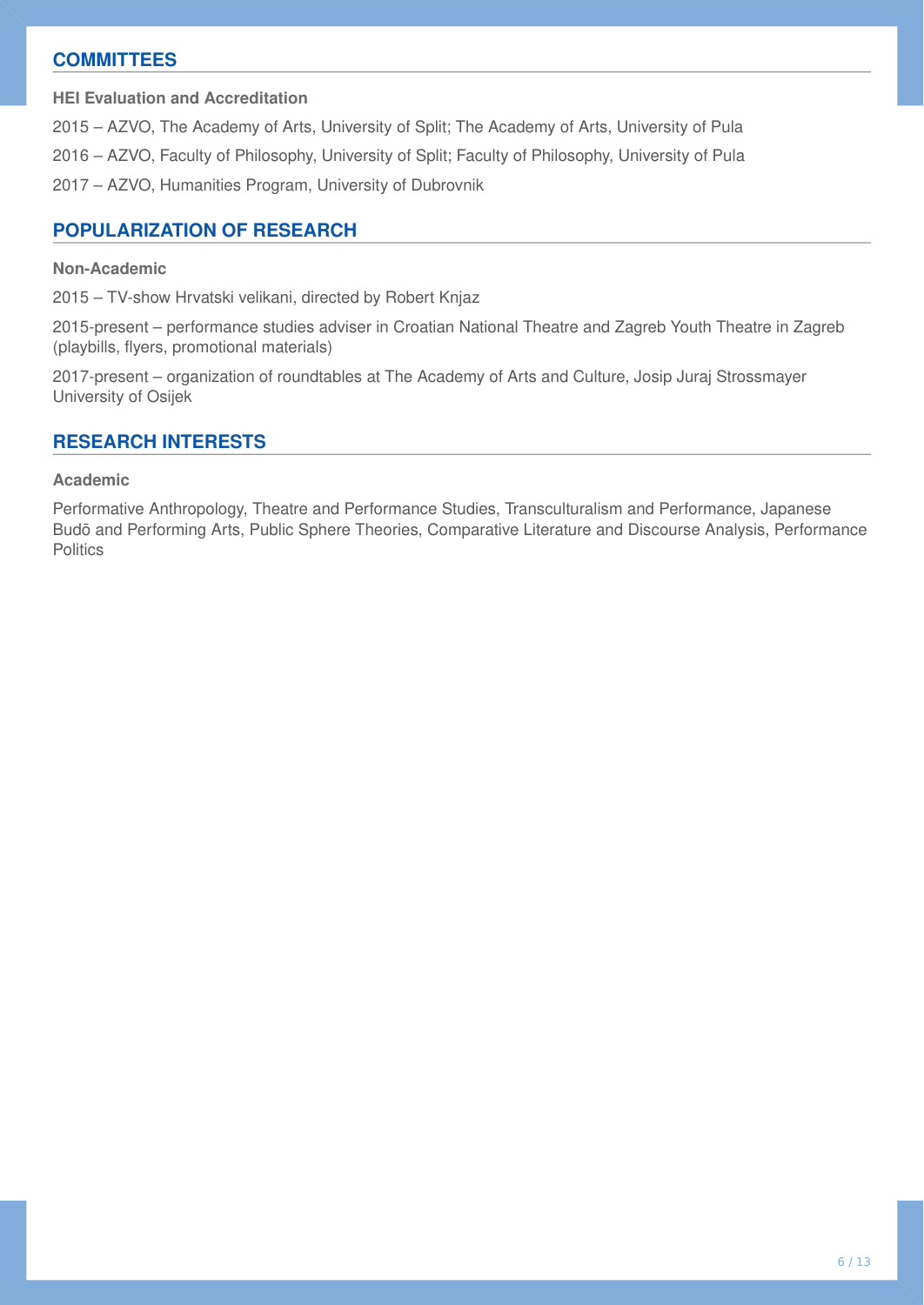#### **Books**

#### **Books (as and Author):**

- Melpomenine maske: fenomenologija žanra tragedije u dubrovačkom ranonovovjekovlju, Disput, Zagreb 1. 2007.
- 2. Odbrojavanje: antologija suvremene hrvatske drame, Filozofski fakultet Zagrebačka slavistička škola, Zagreb 2007.
- 3. Drugo lice drugosti: književnoantropološke studije, Disput, Zagreb 2009.
- Priučen na tumačenje: deset čitanja, Filozofski fakultet Zagrebačka slavistička škola, Zagreb 2011. 4.
- 5. Odbačeni predmet: između filologije i izvedbe, Matica hrvatska, Zagreb 2017.
- 6. Tijelo kao glagol: japanski budo, transkulturalne tehnike i trening za izvedbu, Klinika kreativnosti Akademija za umjetnost i kulturu Sveučilišta J. J. Strossmayera u Osijeku – Grad Đakovo, Osijek – Đakovo 2019.
- 7. Preskočene niti, Matica hrvatska, Zagreb 2020.
- 8. Virus in fabula, Meandar media, 2020.
- Performing the Public Sphere: Montažstroj's Emancipation Politics and the Limits of Interpretation Regimes 9. (due to 2021).

### **Books (as an Editor):**

- 1. Leksikon Marina Držića, LZMK, ed. with Mirjana Mataija, Milovan Tatarin, and Slobodan P. Novak, Zagreb 2009. /Volume 1-2/
- 2. Miljenko Majetić, Između Hekube i Rabbija, Filozofski fakultet Zagrebačka slavistička škola, Zagreb 2017.
- 3. Public Sphere between Theory, Media, and Artistic Intervention, Josip Juraj Strossmayer University in Osijek, Osijek 2019.
- 4. Joseph Texte, Jean-Jacques Rousseau i ishodišta književnog kozmopolitizma, Matica hrvatska, Zagreb 2019.
- 5. Jean-Luc, Jeener, Kazalište na samrti, Matica hrvatska, Zagreb 2019.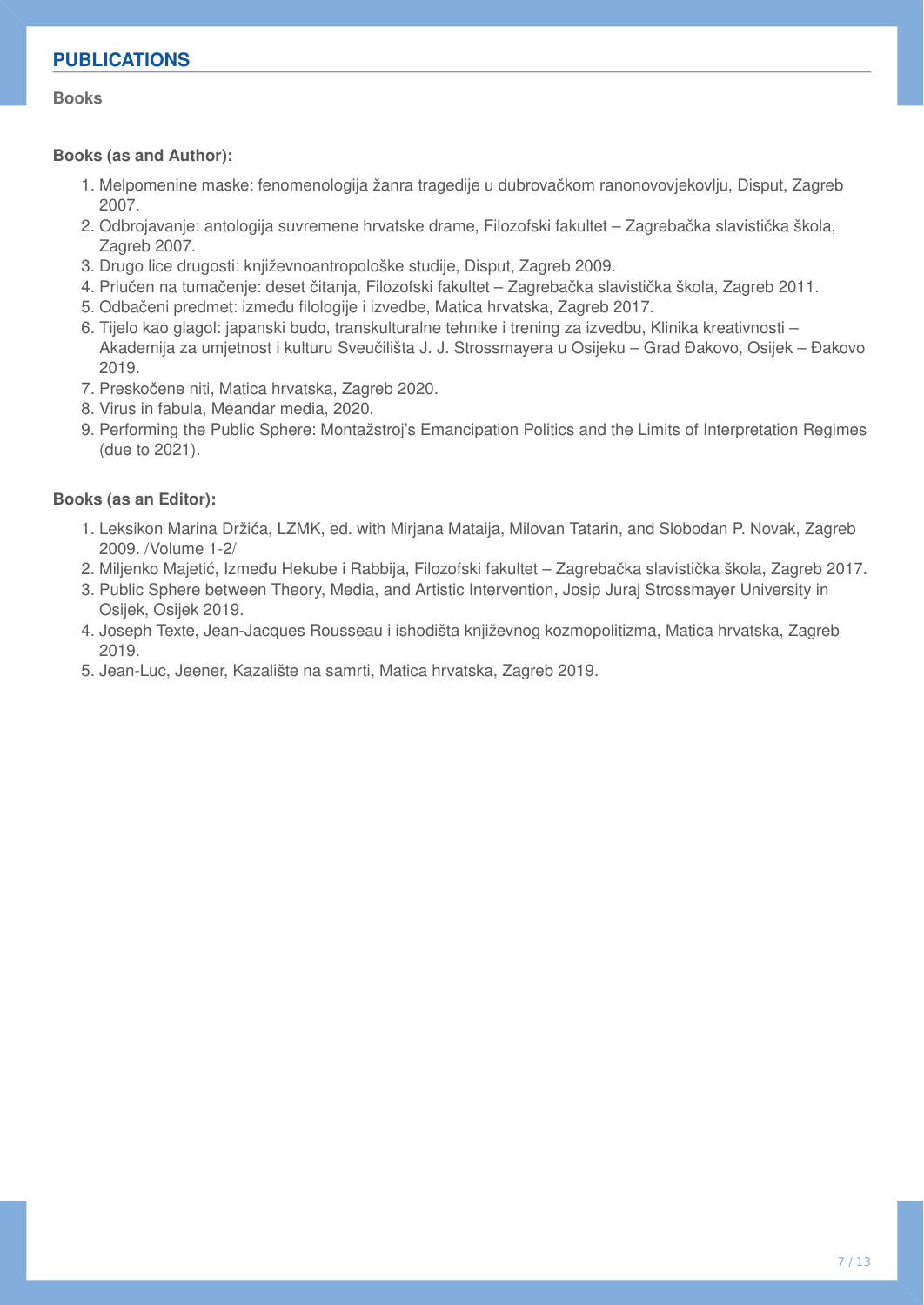"America and Non-European World in the Plays of Josip Kosor's Parisian Cycle", in: Neohelicon: Acta Comparationis Litterarum Universarum, 2006, 33, 2.

"Amerika i neeropski svijet u dramama Kosorova pariškog ciklusa", in: Kulturni stereotipi: koncepti identiteta u srednjoeuropskim književnostima, eds. Dubravka Oraić Tolić and Erno Kulcsar Szabo, FF press [i. e.] Filozofski fakultet, Zavod za znanost o književnosti, Zagreb 2006.

"Transkulturalna, interkulturalna i modernistička dramaturgija Radovana Ivšića: Sunčani grad kao 'totalni teatar'", in: Književna smotra, 1, 2007.

"Intertekstualni odnos Pseudo-Kalistenova romana o Aleksandru Velikom i hrvatske srednjovjekovne Aleksandride", in: Mogućnosti, 1-3, 2001.

"Odgođeni oproštaj – modusi pjesničkog svijeta u Ujevićevoj Kolajni", in: Republika, 5-6, 2002.

"Apsolutno pravo na priču", in: Kolo, 2, 2001.

"Čin a ne riječi ili što ih još vrag nije odnio (Dubrovačka trilogija, imperativ prošlosti i Vojnovićevo kategoričko Ne) ", in: Dubrovnik, 3, 2002.

"Tekst, povijest, identitet: književni rad Stanka Andrića", in: Književna republika, 9-10, 2003.

"Orfeo: dramski fragment Mavra Vetranovića Čavčića", with Milovan Tatarin, in: Hrvatska književna baština, 3, eds. Dunja Fališevac, Josip Lisac, and Darko Novaković, Exlibris, Zagreb 2004.

"Slobodan Prosperov Novak, tko je to? Ili: O pozadini jednog projekta kanonizacije književne povijesti", in: Književna republika, 3-4, 2004.

"Autoritet imenovanja (žanra): trag(ikom)edija, melodrama, libretistička drama", in: Kolo, 1, 2006.

#### **Peer-reviewed**

"Žudnja kao metafora: 'sveopći libido' Ivančeva Don Juana", in: Komparativna povijest hrvatske književnosti, Zbornik radova VIII. (Hrvatska književnost prema europskim /emisija i recepcija/ 1940-1970) sa znanstvenog skupa održanog 22-23. rujna 2005. godine u Splitu, 8, eds. Cvijeta Pavlović and Vinka Glunčić-Bužanić, Književni krug, Split 2006.

"O velikome mehanizmu povijesti, ili o njegovim aporijama. Elizabetinci, Ivšić, Kott: unakrsno čitanje", in: Komparativna povijest hrvatske književnost, 9, eds. Cvijeta Pavlović and Vinka Glunčić-Bužanić, Književni krug, Split 2007.

"Ludičko i političko u 'komedijama' Nikole Nalješkovića", in: Pučka krv, plemstvo duha: zbornik radova o Nikoli Nalješkoviću, ed. Davor Dukić, Disput, Zagreb 2005.

"Ženski identitet u četirima dubrovačkim renesansnim tragedijama", in: Dani hvarskog kazališta, 32, Prostor i granice hrvatske književnosti i kazališta, HAZU - Književni krug, Zagreb - Split 2006.

"Zabilješke o jednome poglavlju suvremene hrvatske znanosti o književnosti: nove tendencije i interpretativne paradigme (2005-2006)", in: Zbornik Zagrebačke slavističke škole, Zagrebačka slavistička škola, Filozofski fakultet, Zagreb 2007.

"Dijalozi o problemima pitome drugosti : Stanko Lasić, Erazmo Rotterdamski i europski studiji", in: Nova Croatica, 2007, 1.

"Tektonsko pomicanje intresa", in: Zbornik Zagrebačke slavističke škole, Zagrebačka slavistička škola, Filozofski fakultet, Zagreb 2008.

"Profil ubojice u trima dubrovačkim renesansnim tragedijama", in: Čovjek, prostor, vrijeme: književnoantropološke studije iz hrvatske književnosti, eds. Živa Benčić and Dunja Fališevac, Disput, Zagreb 2006.

"Suvremena hrvatska drama ili o kakvome je to odbrojavanju riječ?", in: Odbrojavanje: antologija suvremene hrvatske drame, Zagrebačka slavistička škola, Filozofski fakultet, Zagreb 2007.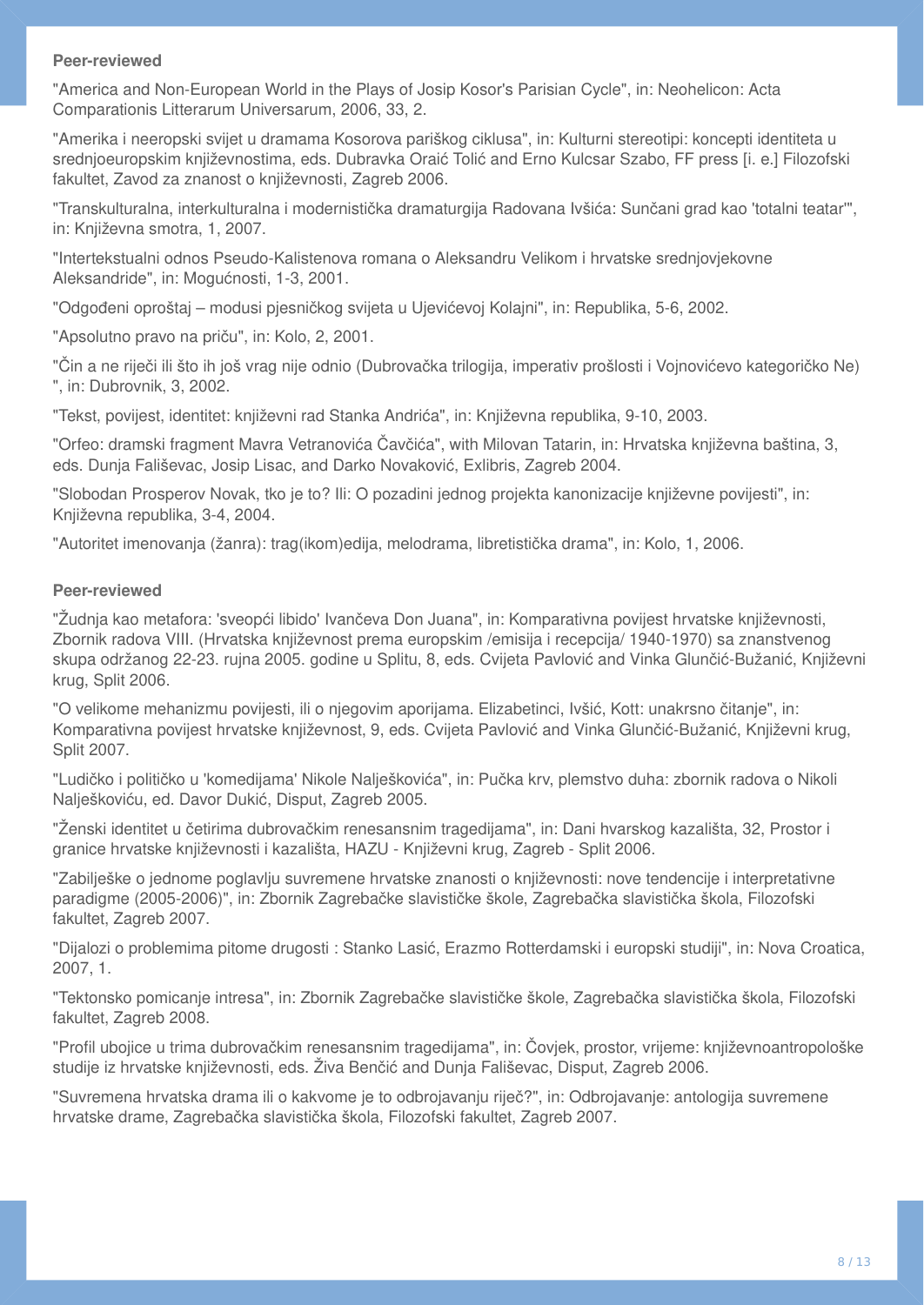"S onu stranu žanra: kratka povijest tragedije u svjetlu ranonovovjekovnih normativnih poetika", in: Umjetnost riječi, 51, 2007, 3-4.

"Pribilješke o tranzicijama suvremene hrvatske književne kritike", in: Sarajevske sveske, 2008, 17.

"Držićeve koncepcije tijela i tjelesnosti I istraživanje seksualnih alteriteta u ranom novovjekovlju", in: Marin Držić – svjetionik dubrovačke renesanse, eds. Paul Louis Thomas and Sava Anđelković, Disput, Zagreb 2009.

"Neoplatoničke koncepcije u Držićevim dramskim prolozima", in: Marin Držić 1508–2008. Zbornik radova s Međunarodnoga znanstvenog skupa održanog 5–7. studenoga 2008. u Zagrebu, eds. Nikola Batušić and Dunja Fališevac, Zagreb, HAZU, 2010.

"Stereotypes on the Borderline: Hungarians as Otherness in Croatian Literature and Culture", in: Lingua-Culture Contextual Studies in Ethnic Conflict of the Worlds, 2010, 18.

"Nepovoljna vremena za rađanje nacije: o ideološkim supstratima Vojnovićeva dramskog stvaralaštva (i njihovu prešutnom kontinuitetu)", in: Književna smotra, 42, 2010, 2 (reprinted in: Zbornik Zagrebačke slavističke škole, ed. Krešimir Mićanović, FFZG, ZSS, Zagreb 2010).

"Bungaku jinruigaku e no shôtai: gakusaiteki kenkyû hôhôron" / "Interdisciplinary Field of Literary Anthropology: An Introduction", in: Conflict Studies in the Humanities, 3, 2011.

"O nekim aspektima Držićeve tragičke dramaturgije", in: Putovima kanonizacije: zbornik radova o Marinu Držiću (1508-2008), eds. Nikola Batušić and Dunja Fališevac, HAZU, Zagreb 2009.

"Oslobođenje Betulije Antuna Gleđevića: jedna u nizu 'scenskih Judita'", with Milovan Tatarin, in: Građa za povijest književnosti hrvatske, 2009.

"Kropka nad i: zarys wstępu do współczesnego dramatu chorwackiego", in: Kroatywni. Dramat chorwacki po 1990 roku, ed. Leszek Malczak, Katowice 2012.

"Ekonomijom pojmova uhvatiti pravo značenje: Japan kao nestabilni označitelj", in: Hrvatska revija, 1, 2013.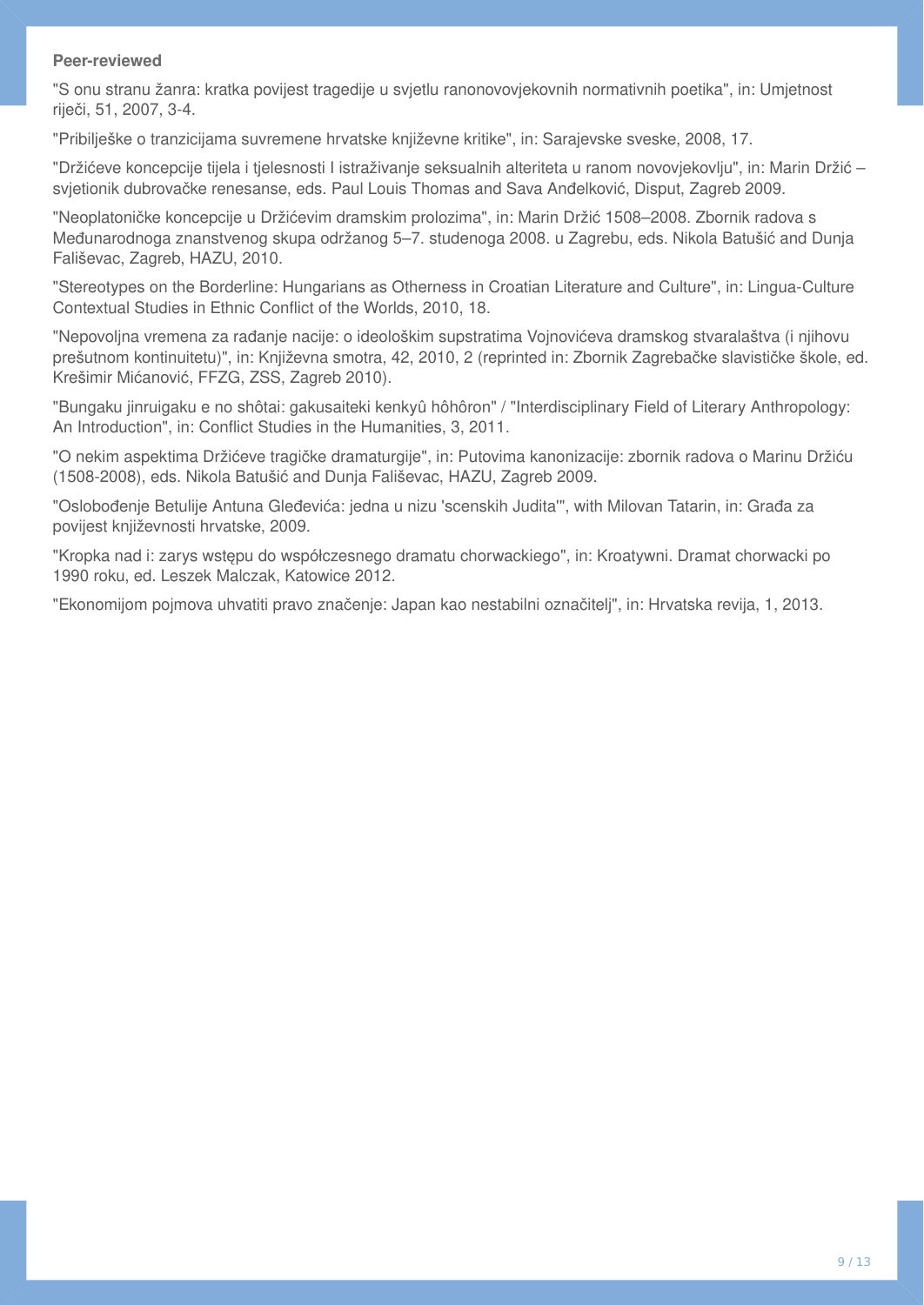"Otpor prema kanonizaciji: o nekim modelima uspostave kanonske vrijednosti u držićologiji i izvan nje", in: Zbornik Zagrebačke slavističke škole – Otpor: subverzivne prakse u jeziku, književnosti i kulturi, Zagrebačka slavistička škola, ed. Tvrtko Vuković, Filozofski fakultet, Zagreb 2014.

"Ritual formalism and the intangible body of the Japanese koryu budo culture", in: Narodna umjetnost/Folklore Research, 2014, 51, 1.

"Ritual formalism and the Japanese koryu budo: A socio-anthropological approach", in: 7th International Scientific Conference on Kinesiology: Fundamental and Applied Kinesiology – Steps Forward: Proceedings, eds. Dragan Milanović and Goran Sporiš, University of Zagreb, Faculty of Kinesiology, 2014.

"Teror(izam) dokumentarizma devedesetih: Murakamijevo Podzemlje kao zrcalni uvod u japansku psihu", in: Književna smotra, 2014, 171.

"Interkulturalno i glokalno: hrvatska književnost između nacionalne filologije i komparatistike", in: Književna smotra, 2014, 174.

"Subjekt kao objekt fotografskog diskurza: o modusima arhiviranja fakticiteta", in: Književna smotra, 2014, 175.

"Sala declamationum: isusovačka tragedija u svjetlu posttridentinskog kazališnog i pedagoškog interkulturalizma (I)", in: Književna istorija, 2015, 155.

"Sala declamationum: isusovačka tragedija u svjetlu posttridentinskog kazališnog i pedagoškog interkulturalizma (II)", in: Književna istorija, 2015, 156.

"Identitet kao alteritet: Vinko Paletin i geopolitika novootkrivenog svijeta", with Maroje Burum, in: Romanoslavica, 2016, 2.

"Stiliziraj ili snosi posljedice – o performativnosti akademskog diskurza", in: Književna republika, 2015, 4-6.

"Transcultural and Transcorporal Neighbors: Japanese Performance Utopias in Jerzy Grotowski, Eugenio Barba and Phillip B. Zarrilli", in: Colloquia Humanistica, 2015, 4.

"La philologie en tant que mathèse sur le paradigmatisme de l'énoncement de la vérité dans les sciences humaines", in: Le Fantôme de la Liberté, 2016, 3-4.

#### **Peer-reviewed**

"Teologija urote: čitanje Držićevih pisama Cosimu I. i Francescu Mediciju", u: Umjetnost riječi, 2016, 1-2.

"Sala declamationum: isusovačka tragedija u Dubrovniku", in: Tridentska baština. Katolička obnova i konfesionalizacija u hrvatskim zemljama. Zbornik radova, eds. Zrinka Blažević and Lahorka Plejić Poje, Matica hrvatska, Zagreb 2017.

"Meyerhold Bound: Montažstroj's Vatrotehna (2.0) and the Barbaric Discipline of the Machine", in: Colloquia Humanistica, 2017, 6.

"Teologia spisku: drobna przyjemność w grze suwerennością", in: Przekłady Literatur Słowiańskich, 2017, 8, 1.

"Forsythe x Ikeda – onkraj formule multiplikacije ili o algoritmu razlika", in: Narodna umjetnost/Folklore Research, 2018, 1.

"Montažstroj's Emancipation Politics: Public Sphere between Irruption and Institution", in: Zmiana ram. Instytucje po 1989 roku w Europie Środkowej i na Bałkanach / Changing the Framework. Institutions in Central Europe and the Balkans After 1989, University of Warsaw, Warsaw 2019.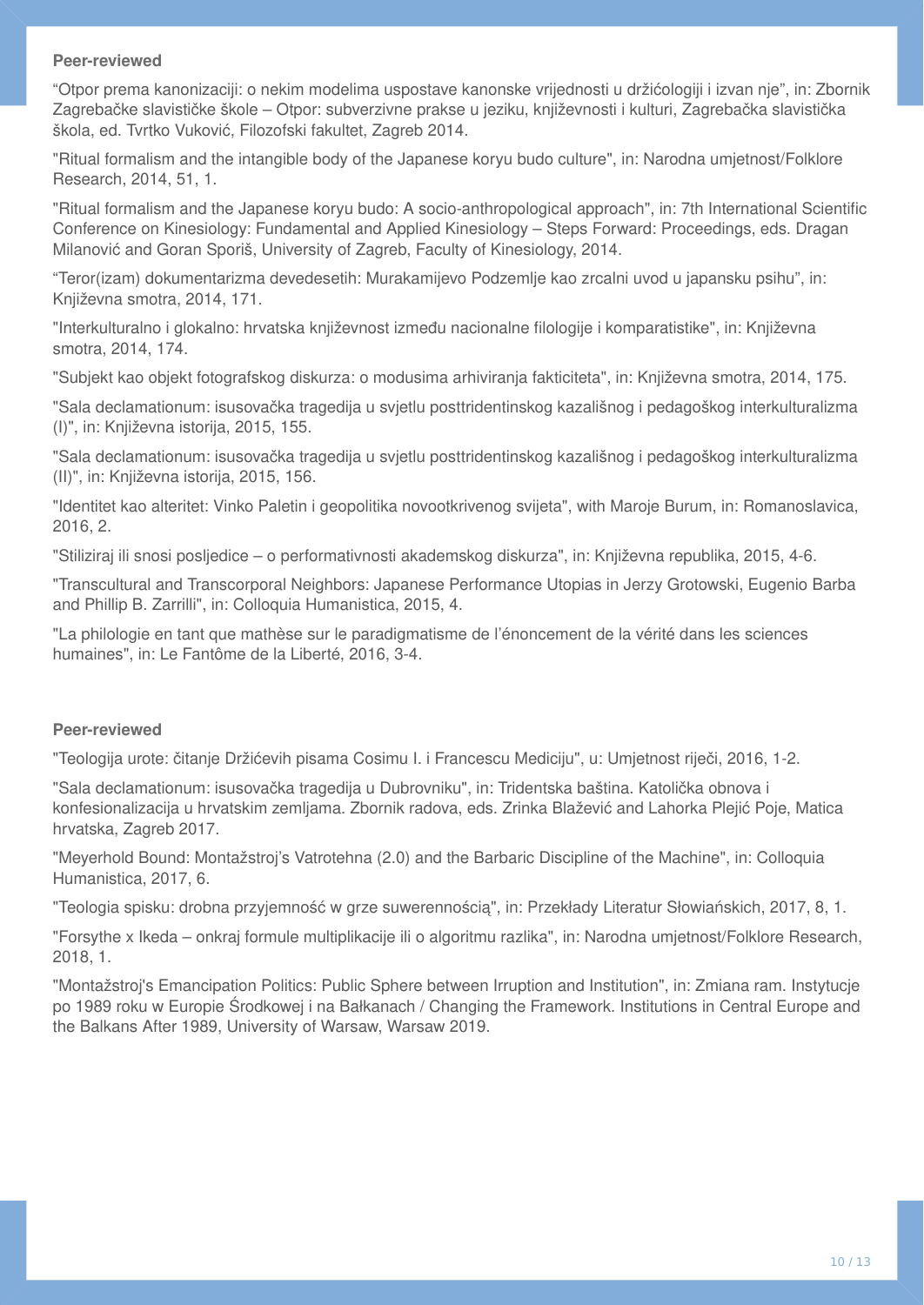"Treba li šutjeti I odustati od pisanja? Ili o apsolutističkoj dramaturgiji Mate Matišića", in: Pozornici ususret: zbornik radova u čast sedamdesetog rođendana Borisa Senkera, eds. Lada Čale Feldman and Višnja Kačić Rogošić, Zagreb, Leksikografski zavod Miroslava Krleže, Odsjek za komparativnu književnost Filozofskog fakulteta u Zagrebu, 2017.

"Joseph Texte, rani komparatizam I europska kozmopolitska misao", in: Joseph Texte: Jean-Jacques Rousseau i ishodišta književnog kozmopolitizma, Matica hrvatska, Zagreb 2019.

"Queer Immanence in *Who is? Woyzeck*: Technocentric Utopia of the Master and the Slave", in: Slavia Meridionalis, 2019, 19.

"Režija baštine i njezini političko-metaforički dispozitivi: nacrt studije", in: Metafore u hrvatskom jeziku, književnosti i kulturi. Zbornik radova 47. seminara zagrebačke slavističke škole, ur. Lana Molvarec i Tatjana Pišković, Zagrebačka slavistička škola – Filozofski fakultet Sveučilišta u Zagrebu, Zagreb 2019.

"Narativi opresije i pedagogija skrbništva: Gutiérrez, Freire, Boal", Književna smotra, 2020, 196, 2.

"Teška industrija smisla: zabilješke o otvaranju EPK 2020", 2020, 1-6.

"*Svoj sin, svoja majka, svoj otac i ja* – bilješke o nekoliko radikalnih tijela u ranoj povijesti EUROKAZ-a" (in print)

"Terror of Acceptance: Mass-Murders and Political Dystopia" (submitted, due to 2020)

"Performance of/or Debt: The Economy's Frank Face" (in print)

"Budo, Butoh, and Neuroscience" (submitted, due to 2020)

#### **Track-record**

"America and Non-European World in the Plays of Josip Kosor's Parisian Cycle", in: Neohelicon: Acta Comparationis Litterarum Universarum, 2006, 33, 2.

"Stereotypes on the Borderline: Hungarians as Otherness in Croatian Literature and Culture", in: Lingua-Culture Contextual Studies in Ethnic Conflict of the Worlds, 2010, 18.

"Bungaku jinruigaku e no shôtai: gakusaiteki kenkyû hôhôron" / "Interdisciplinary Field of Literary Anthropology: An Introduction", in: Conflict Studies in the Humanities, 2011, 3.

"Kropka nad i: zarys wstępu do współczesnego dramatu chorwackiego", in: Kroatywni. Dramat chorwacki po 1990 roku, ed. Leszek Malczak, Katowice 2012.

"Ritual formalism and the intangible body of the Japanese koryu budo culture", in: Narodna umjetnost/Folklore Research, 2014, 51, 1.

"Transcultural and Transcorporal Neighbors: Japanese Performance Utopias in Jerzy Grotowski, Eugenio Barba and Phillip B. Zarrilli", in: Colloquia Humanistica, 2015, 4.

"Meyerhold Bound: Montažstroj's Vatrotehna (2.0) and the Barbaric Discipline of the Machine", in: Colloquia Humanistica, 2017, 6.

"Teologia spisku: drobna przyjemność w grze suwerennością", in: Przekłady Literatur Słowiańskich, 2017, 8, 1.

"Forsythe x Ikeda – onkraj formule multiplikacije ili o algoritmu razlika", in: Narodna umjetnost/Folklore Research, 2018, 1.

"Montažstroj's Emancipation Politics: Public Sphere between Irruption and Institution", in: Zmiana ram. Instytucje po 1989 roku w Europie Środkowej i na Bałkanach / Changing the Framework. Institutions in Central Europe and the Balkans After 1989, ed. Magdalena Boguslawska, University of Warsaw, Warsaw 2019.

"Queer Immanence in *Who is? Woyzeck*: Technocentric Utopia of the Master and the Slave", in: *Slavia Meridionalis*, 2019, 19.

"Performance of/or Debt: The Economy's Frank Face" (in print) "Terror of Acceptance: Mass-Murders and Political Dystopia" (submitted, due to 2020)

"Budo, Butoh, and Neuroscience" (submitted, due to 2020)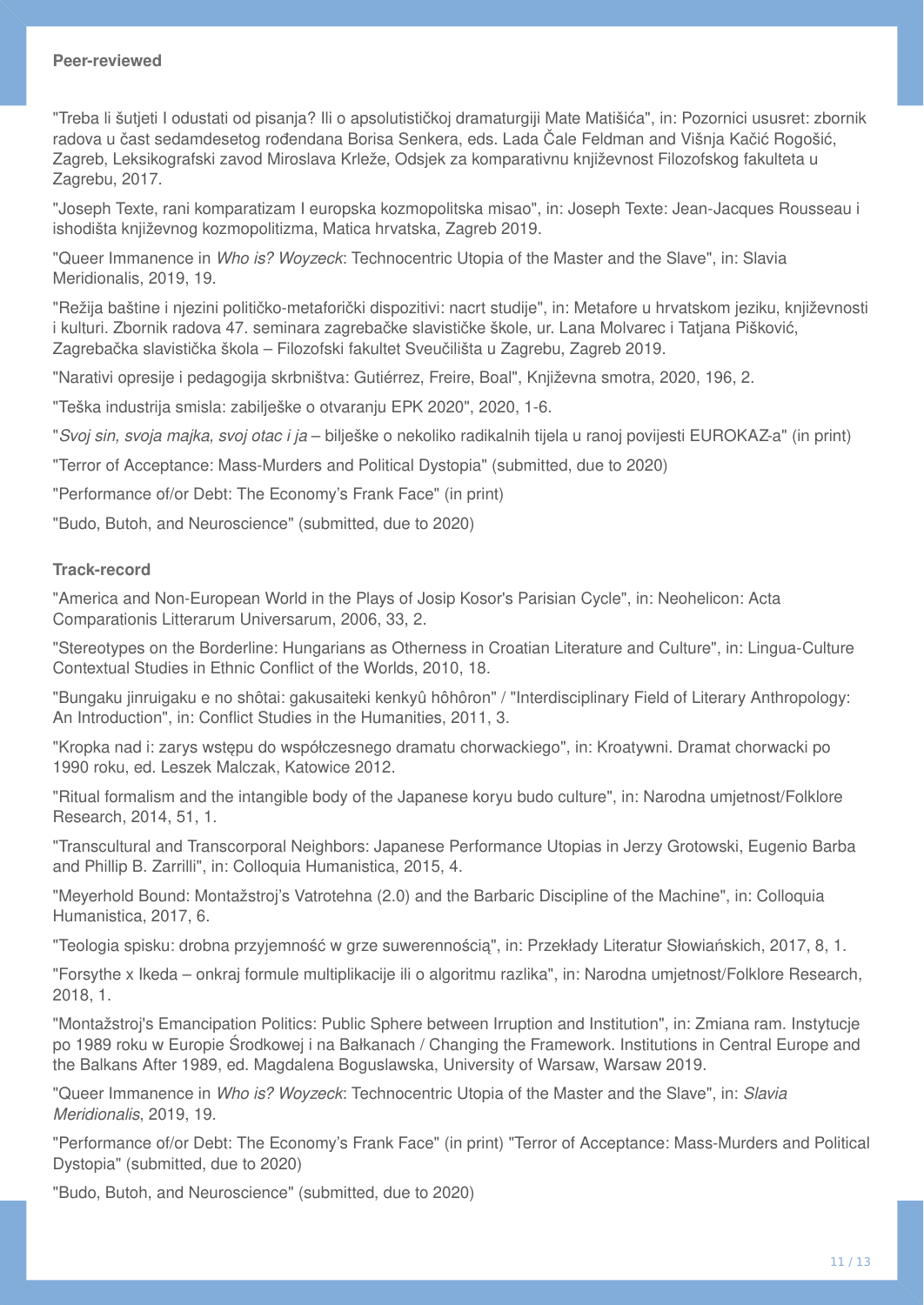## **SELECTED UNIVERSITY COURSES**

#### **BA and MA**

Introduction to Literary Anthropology The Otherness: Approaches and Interpretations Introduction to Early Modern Drama and Theatre Popular Culture and Early Modern Drama and Theatre World Literature: European Canon World Literature: Non-European Canon Drama, Theatre, Violence Contemporary Drama in the Context Introduction to Performance Studies Theoretical Dramaturgy Dramaturgical Analysis of Performance Space Transculturalism and Performance Transcultural Techniques and Japanese Budo Theories of Identity Rhetoric and Culture

#### **PhD**

Literary Theory and Methods of Research From Literary to Theatre Anthropology Interpretations of the Artistic Space Epistemology and Humanities Embodiment and Performance Studies Public Sphere and Performance: Mediterranean Examples

### **LANGUAGE SKILLS**

Mother tongue(s): **Croatian**

#### **English**

**LISTENING:** C2 **READING:** C2 **UNDERSTANDING:** C2 **SPOKEN PRODUCTION:** C2 **SPOKEN INTERACTION:** C2

## **French**

**LISTENING:** C1 **READING:** C1 **UNDERSTANDING:** B2 **SPOKEN PRODUCTION:** B2 **SPOKEN INTERACTION:** B2

### **Italian**

**LISTENING:** B1 **READING:** B2 **UNDERSTANDING:** A2 **SPOKEN PRODUCTION:** B1 **SPOKEN INTERACTION:** B1